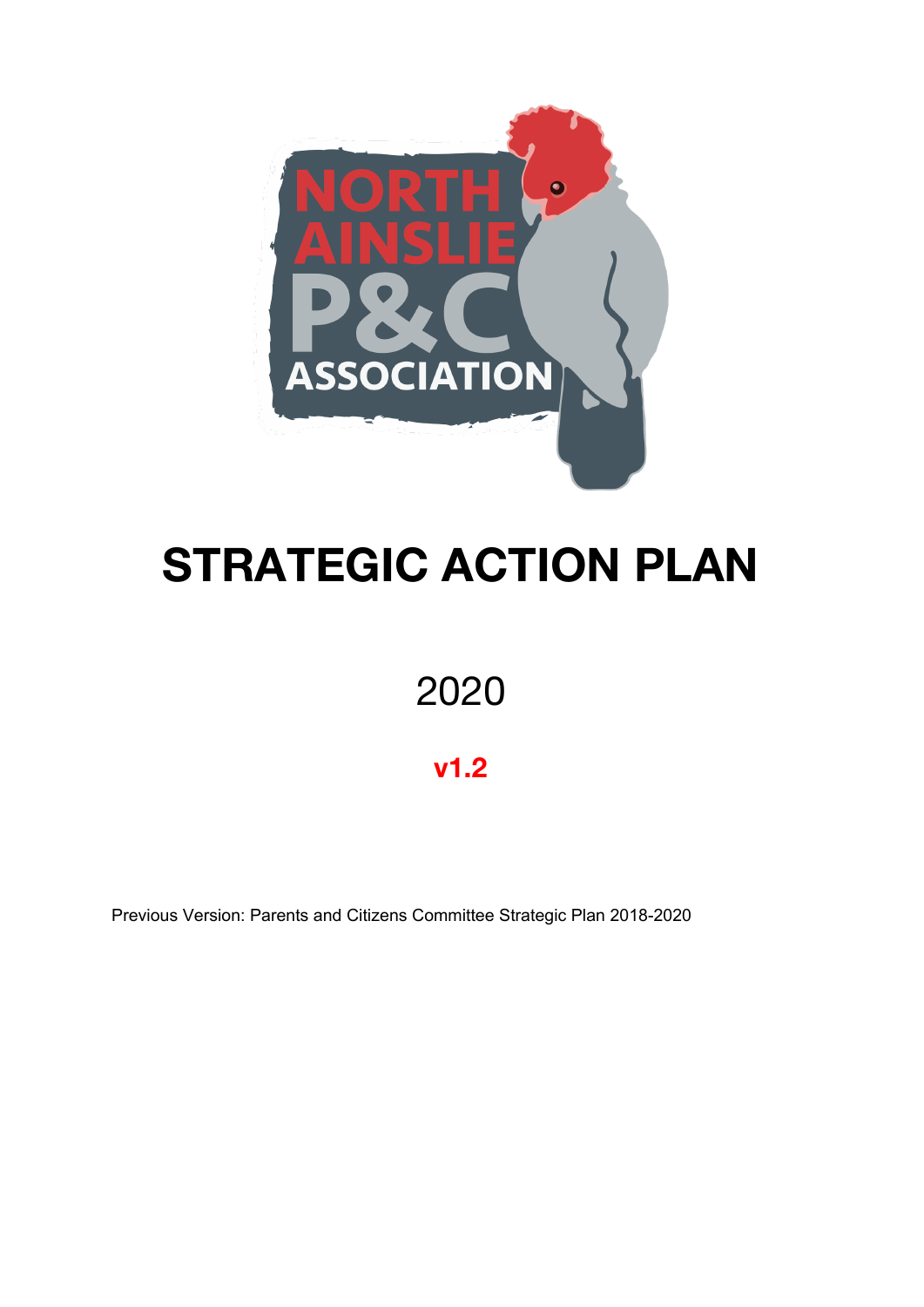

**VISION:** A strong, connected and vibrant North Ainslie Primary School community.

**VALUES:** Inclusion, Collaboration, Resilience, and Environmental Sustainability.

#### **PURPOSE**:

- Provide a communication channel between parents/carers and the school;
- Deliver ways and opportunities for parents', carers' and families to engage meaningfully in school life;
- Contribute a strong voice to the strategic direction and future vision of the school;
- Build and strengthen relationships with all our partners, connecting our school and students with their local community and support networks;
- Organise events and support projects which raise funds to improve the school grounds and educational opportunities.



#### **PARTNERS:**

- Student body:
- Parents and Families;
- School Principal and school staff;
- School Board:
- ACT Council of Parents and Citizens Associations:
- Local businesses, community leaders and our neighbours;
- Traditional custodians of the land, the Ngambri and Ngunnawal people; and
- Education Directorate and other government bodies.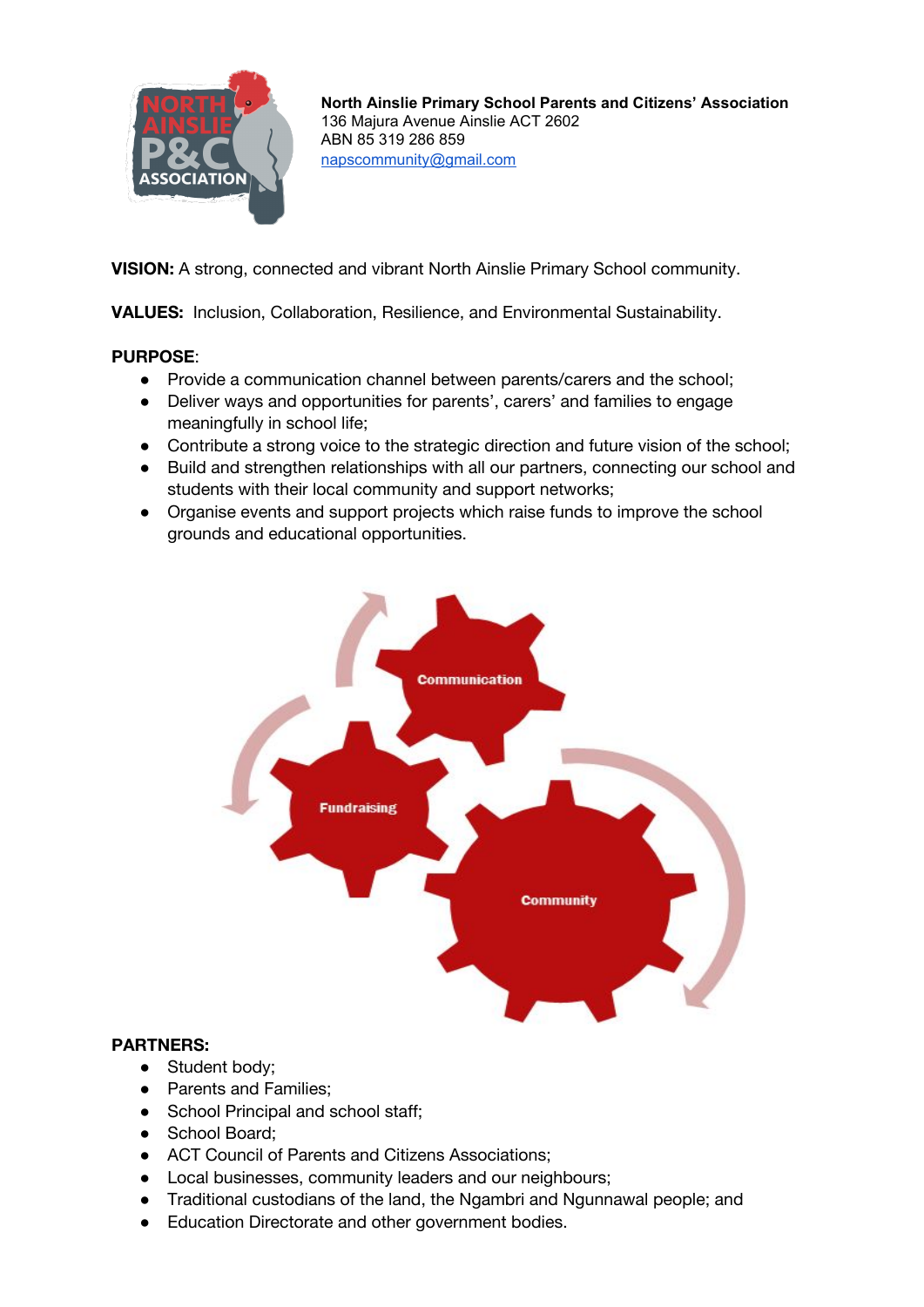

#### **OBJECTIVES**

In 2020 we will:

- Improve our communication methods and strengthen our communication channels;
- Increase engagement of parents' and carers' with the P&C and the school community;
- Develop a clear plan and path of action for the 2020-2030 period;
- Build and strengthen partnerships with other organisations and local businesses; and
- Deliver a schedule of regular and diverse events and activities to raise funds and build community, as well as engage with our stakeholders.

#### **STRATEGIES AND ACTIONS:**

**NOTE:** With COVID-19 impacting on the ability of groups to gather physically, the committee will give particular thought to ensuring a strong community is maintained in other ways, and events held will be conducted in a safe manner.

#### **Communication**

**"**Improve our communication methods and strengthen our communication channels"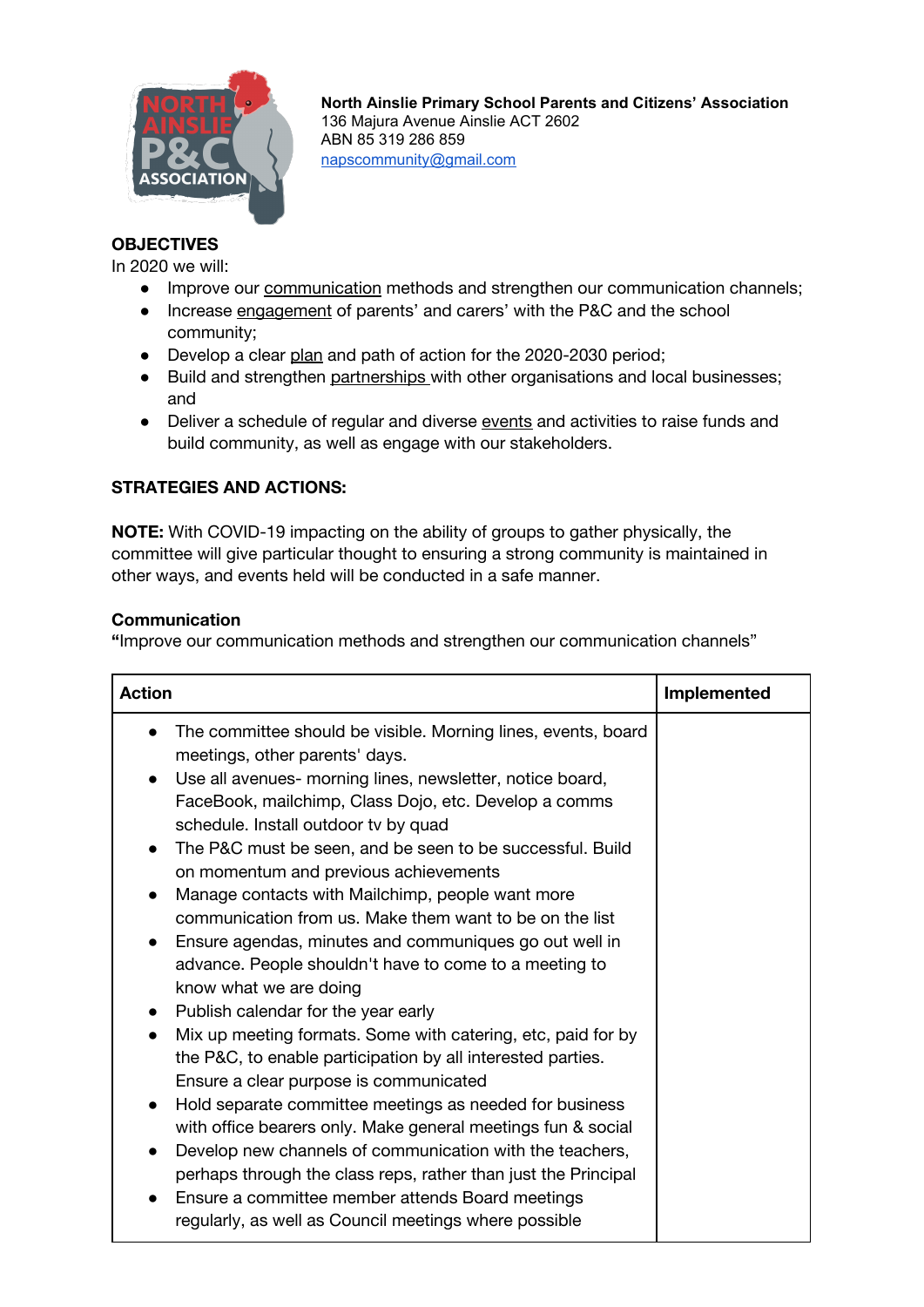

#### **Engagement**

**"**Increase engagement of parents' and carers' with the P&C and the school community"

| <b>Actions</b>                                                                                                                                                                                                                                                                                                                                                                                                                                                                                                                                      | Implemented |
|-----------------------------------------------------------------------------------------------------------------------------------------------------------------------------------------------------------------------------------------------------------------------------------------------------------------------------------------------------------------------------------------------------------------------------------------------------------------------------------------------------------------------------------------------------|-------------|
| Volunteers<br>Set volunteer expectations, 4hrs per parent per year<br>$\bullet$<br>Define volunteering opportunities, and clearly limit<br>commitments<br>Make it easy to volunteer as a one-off, term schedule for<br>$\bullet$<br>canteen & uniform shop etc. Sign up sheet at info session<br>Define role of class reps and support activities<br>Say yes to offers of help, and thank people for their<br>$\bullet$<br>contributions<br>Ensure the broader community is aware of the actions of<br>$\bullet$<br>volunteers, and their successes |             |
| Committee<br>Define each committee role & publish clearly<br>$\bullet$<br>Delegate responsibility for complex areas. Canteen, uniform,<br>$\bullet$<br>gardens, class reps<br>Seek new committee members each year; aim for 50%<br>renewal each year<br>Develop Canteen group, as well as duty statement, volunteer<br>$\bullet$<br>role definition                                                                                                                                                                                                 |             |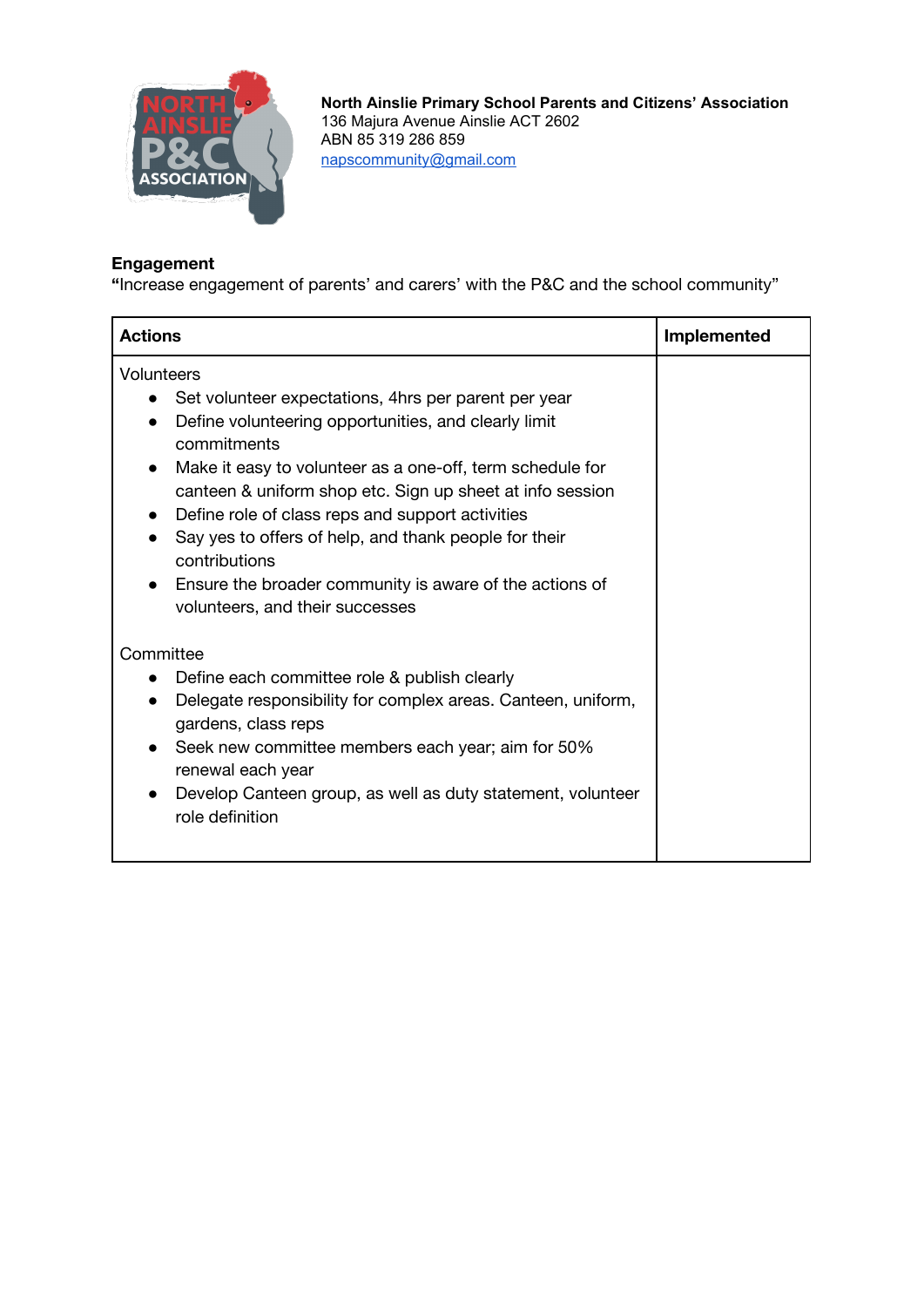

#### **Planning**

**"**Develop a clear plan and path of action for the 2020-2030 period"

| <b>Actions</b>                                                                                       | <b>Implemented</b> |
|------------------------------------------------------------------------------------------------------|--------------------|
| Projects<br>Master Plan<br>Oval remediation<br><b>Plant Propagation Program</b><br>$\circ$           |                    |
| Consider formulating a reconciliation action plan                                                    |                    |
| <b>Finances</b>                                                                                      |                    |
| Continue improving recordkeeping                                                                     |                    |
| Consider bookkeeper or accountant                                                                    |                    |
| Track uniform shop inventory to account for holdings                                                 |                    |
| Develop and maintain an Asset Register                                                               |                    |
| Consider charity status, asset depreciation, GST (professional<br>$\bullet$<br>advice)               |                    |
| Improve Canteen financial structure & sustainability. May<br>$\bullet$<br>need to become an employer |                    |

#### **Partnerships**

**"**Build and strengthen partnerships with other organisations and local businesses"

| <b>Actions</b>                                                                                                                                                                                                                                                                                                                                                                                                                                                                                                                                                                                                                                                                                                                                                                                                            | Implemented |
|---------------------------------------------------------------------------------------------------------------------------------------------------------------------------------------------------------------------------------------------------------------------------------------------------------------------------------------------------------------------------------------------------------------------------------------------------------------------------------------------------------------------------------------------------------------------------------------------------------------------------------------------------------------------------------------------------------------------------------------------------------------------------------------------------------------------------|-------------|
| Start with school families - maintain records of families willing<br>to donate professional skills<br>Seek out and form partnerships with other local primary<br>$\bullet$<br>schools, including Majura & Ainslie.<br>Ainslie school have a sustainability group- form an inner north<br>$\bullet$<br>network?<br>ANU have "complex environmental problems" student project<br>$\bullet$<br>each year, look into engagement opportunities<br>Develop relationships with local aboriginal groups, starting<br>$\bullet$<br>with school families<br>Investigate potential partnerships / mentoring opportunities<br>$\bullet$<br>with Dickson College<br>Consider forming formal partnerships with local businesses<br>$\bullet$<br>such as cleaners, cafes & restaurants, photographers, IT &<br>finance specialists, etc. |             |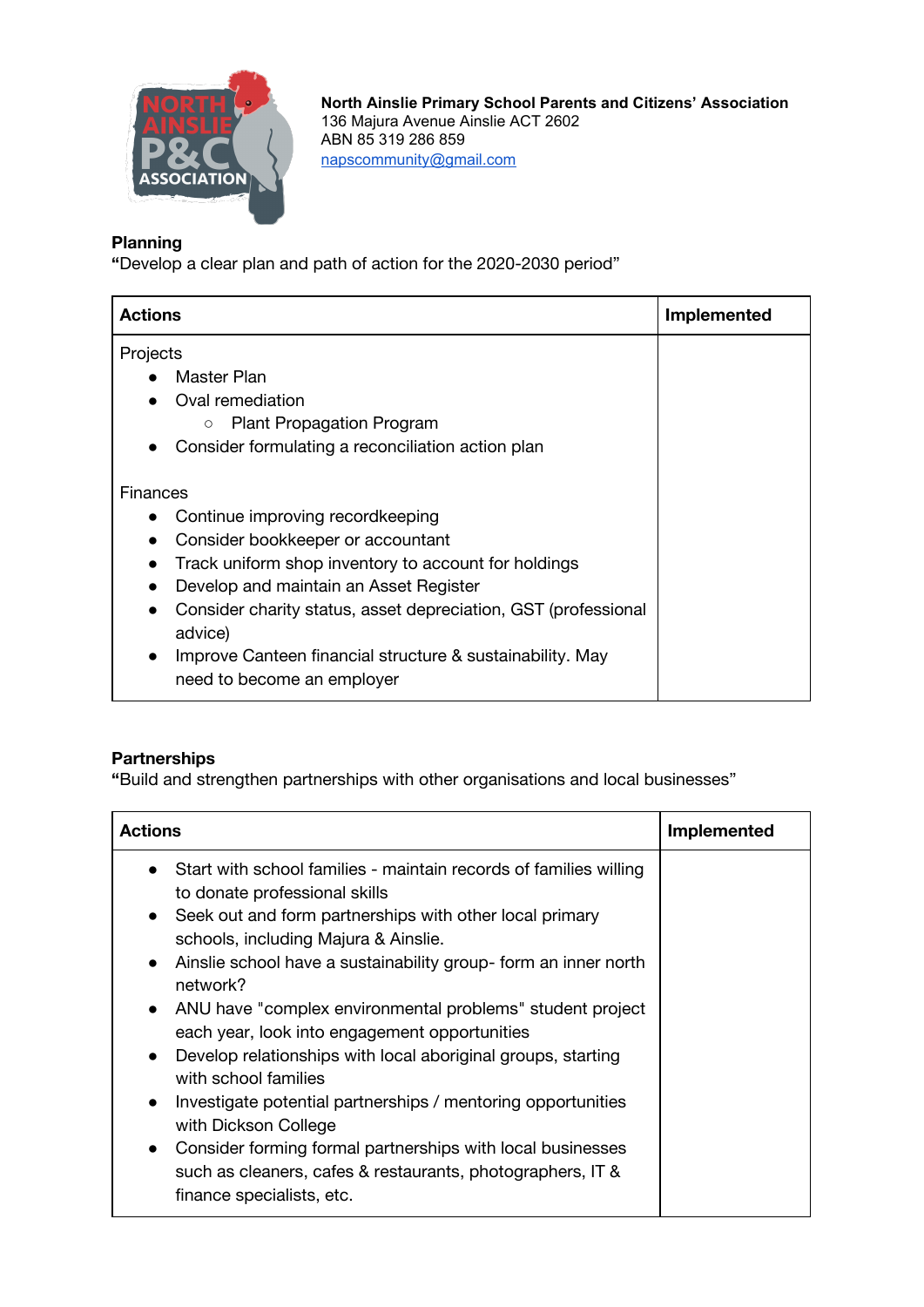

#### **Events**

**"**Deliver a schedule of regular and diverse events and activities to raise funds and build community, as well as engage with our stakeholders"

| <b>Actions</b>                                                                                                                                                                                                                                                                                                                                                                                                                                                                                                                                                                                                                                                                         | <b>Implemented</b> |
|----------------------------------------------------------------------------------------------------------------------------------------------------------------------------------------------------------------------------------------------------------------------------------------------------------------------------------------------------------------------------------------------------------------------------------------------------------------------------------------------------------------------------------------------------------------------------------------------------------------------------------------------------------------------------------------|--------------------|
| Ride to School day BBQ breakfast<br>Fiesta<br>Hot Cross Bun drive<br>Autumn & Spring working bees / tree planting<br>Trivia - consider partnering with other schools to share q's<br><b>National Tree Day</b><br>$\bullet$<br><b>Cultural &amp; Sustainability Fair</b><br>Halloween<br>$\bullet$<br>Movie Night<br>$\bullet$<br>Mango & Cherry drives<br>$\bullet$<br>Consider a bicycle festival<br>$\bullet$<br>Call for volunteers for each event & project. Ask previous<br>$\bullet$<br>organisers to do/ nominate<br>Start planning early. Liaise with Tania & board, as well as<br>teachers<br>Publish roles & projects on website<br>Proactively seek class reps & engagement |                    |